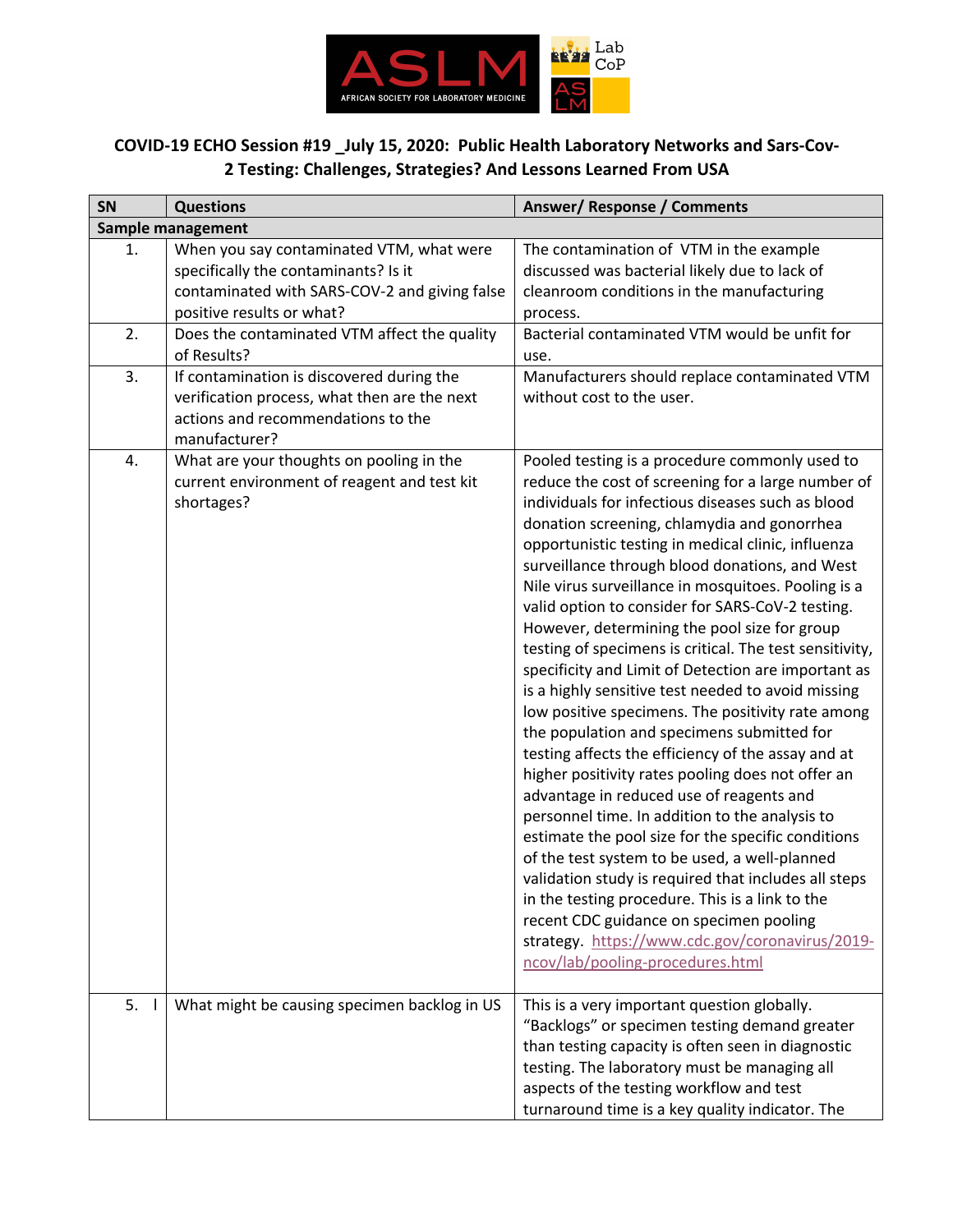

| SN | <b>Questions</b>                                 | <b>Answer/ Response / Comments</b>                     |
|----|--------------------------------------------------|--------------------------------------------------------|
|    |                                                  | TAT required for a test depends on the use of the      |
|    |                                                  | data. Backlog of specimens awaiting test is an         |
|    |                                                  | indication of a problem that must be addressed.        |
|    |                                                  | For specimens being tested in the commercial           |
|    |                                                  | labs, which provide the largest percentage of          |
|    |                                                  | SARS-CoV-2 PCR tests in the U.S, the TAT average       |
|    |                                                  | has been 7 days or longer for many of the tests        |
|    |                                                  | although some are tested in less than one day.         |
|    |                                                  | Obviously, all the factors from specimen collection    |
|    |                                                  | through testing and reporting of a final test result   |
|    |                                                  | must be reviewed and action taken on one or            |
|    |                                                  | more means to increase the throughput of               |
|    |                                                  |                                                        |
|    |                                                  | specimens or control the demand side of the            |
|    |                                                  | system. It may be the wide fluctuations from day       |
|    |                                                  | to day in test demand and the very large numbers       |
|    |                                                  | of test requests cannot be accomplished without        |
|    |                                                  | changes to the current system for diagnostic           |
|    |                                                  | testing. I don't have the data and information to      |
|    |                                                  | with accuracy point to a main reason for the long      |
|    |                                                  | TAT. The point I would make is that the laboratory     |
|    |                                                  | must be a leader and advocate to provide data          |
|    |                                                  | and information on the issue, commit to a TAT          |
|    |                                                  | that meets the purposes of the various test            |
|    |                                                  | results, and make or require others to make the        |
|    |                                                  | changes necessary to provide the testing services      |
|    |                                                  | needed in a timely manner, by increasing testing       |
|    |                                                  | capacity, prioritize testing that requires fast TAT    |
|    |                                                  | or a combination of these actions.                     |
| 6. | I see you indicate "Sending to external labs" as | In the context of the presentation, the reference      |
|    | a strategy to manage workload does this          | was to sending specimens from outside the              |
|    | mean sending to labs outside the US?             | service area of the laboratory. Specimen transport     |
|    |                                                  | time and cost are limiting factors on accessing        |
|    |                                                  | distant lab testing. For the U.S., options outside its |
|    |                                                  | borders are very limited. As a note, the State of      |
|    |                                                  | Hawaii location leaves it with very limited options    |
|    |                                                  | for accessing timely testing services off Island.      |
| 7. | stability for GeneXpert samples, either on VTM   | See Journal of Clinical Microbiology, Evaluation of    |
|    | or saline                                        | <b>Transport Media and Specimen Transport</b>          |
|    |                                                  | Conditions for the Detection of SARS-CoV-2 by          |
|    |                                                  | Use of Real-Time Reverse Transcription-PCR,            |
|    |                                                  | Rogers et al., August 2020 Volume 58 Issue 8.          |
|    |                                                  | Available free on Web.                                 |
|    |                                                  |                                                        |
| 8. | Clearly time and cost savings are some of the    | Disadvantages are the need to do additional            |
|    | advantages of pooling specimens, what are the    | validation if any component such as an extraction      |
|    | disadvantages of pooling?                        | method is changed; need to monitor positivity of       |
|    |                                                  | the population being tested as this affects the        |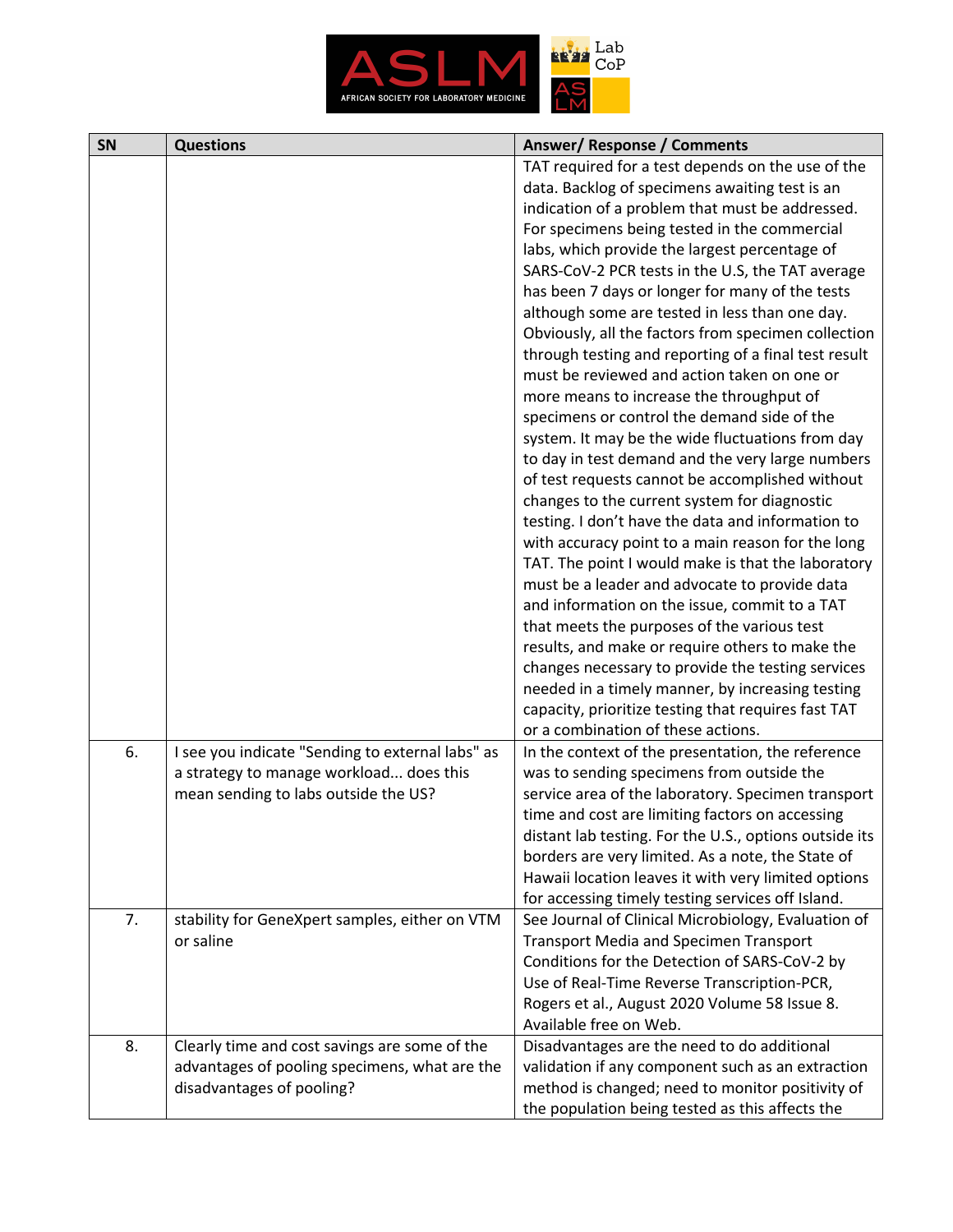

| SN               | <b>Questions</b>                                       | <b>Answer/ Response / Comments</b>                    |
|------------------|--------------------------------------------------------|-------------------------------------------------------|
|                  |                                                        | efficiency of the method and may render the           |
|                  |                                                        | method not worth the effort or even less efficient    |
|                  |                                                        | than individual specimen testing; the need to         |
|                  |                                                        | monitor test sensitivity to assure low positive       |
|                  |                                                        | specimens are not missed.                             |
|                  | <b>Reagents and consumables</b>                        |                                                       |
| 9.               | Regarding screening kits for COVID-19 is there         | In the US, Abbott, Biofire and Cepheid and a few      |
|                  | any approved one for the purpose?                      | others have approval for tests that can be one        |
|                  |                                                        | outside of laboratories.                              |
| <b>Diagnosis</b> |                                                        |                                                       |
| 10.              | Is there an algorithm to determine ideal testing       | Testing is a means to identify and quarantine         |
|                  | rate to contain the disease?                           | infected persons and test their contacts to decide    |
|                  |                                                        | on recommendations. Widely different                  |
|                  |                                                        | recommendations have been offered on how              |
|                  |                                                        | many tests should be done. WHO suggests a             |
|                  |                                                        | metric to estimate if enough tests are being done,    |
|                  |                                                        | which is a 10% benchmark of positive tests. WHO       |
|                  |                                                        | suggests that if positivity rate of testing exceeds   |
|                  |                                                        | 10% there is not enough testing to capture all the    |
|                  |                                                        | infected people in the community.                     |
| 11.              | In commercial laboratories do patients pay for         | Health insurance companies or the government          |
|                  | the test or are they funded by government              | pays for most testing.                                |
| 12.              | What is USA doing to ensure almost everyone            | There is no recommendation to test everyone, nor      |
|                  | is tested, Do you consider having Rapid                | is it necessary in order to control the pandemic.     |
|                  | diagnostic test kit for Covid-19 to allow large        | Rapid diagnostic tests are in use and more in         |
|                  | numbers of people are tested? before using             | development. This technology has an important         |
|                  | the PCR technique                                      | role in testing in areas where access is limited and  |
|                  |                                                        | are used in some settings such as nursing homes       |
|                  |                                                        | and other uses. However, laboratory PCR               |
|                  |                                                        | platforms have a throughput capability much           |
|                  |                                                        | greater than RDTs for testing specimens than          |
|                  |                                                        | RDTs and are essential to meeting testing             |
|                  |                                                        | demands.                                              |
|                  | <b>Result interpretation / Reporting</b>               |                                                       |
| 13.              | Has the US implemented electronic result               | Electronic test result reporting directly to patients |
|                  | delivery directly to patients to lower TAT and         | is in place in some hospital networks and from        |
|                  | reduce lab/clinic workload?                            | some other testing providers but not all.             |
| 14.              | I need expert opinion regarding these positive         | I can't comment on your specific question.            |
|                  | COVID-19 results with high CT values of                | However, the QC/QA checks in the SOP should           |
|                  | between 37-40. Would you recommend repeat              | include sufficient checks such as visual inspection   |
|                  | before release of such results?                        | of curves to compare with instrument                  |
|                  |                                                        | interpretation, and when to repeat tests for          |
|                  |                                                        | cause.                                                |
|                  | Method Validation/ Verification and Evaluation of Kits |                                                       |